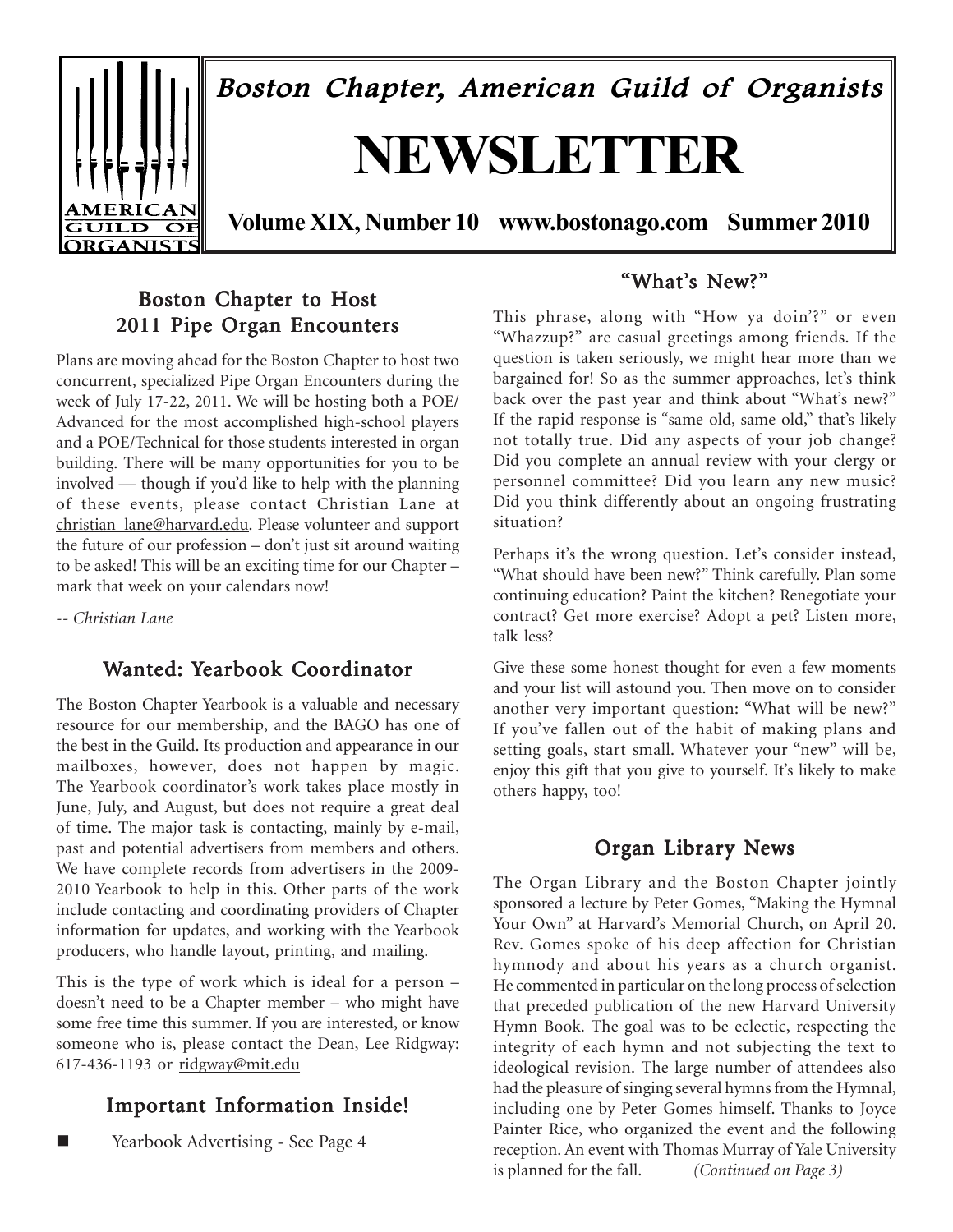### Dean's Message: Passing the Baton (Or Organ Shoes?)

With my term coming to an end as of June  $30<sup>th</sup>$ , I want to express what a privilege it has been to serve the Boston chapter as dean and sub-dean these past four years. This is still one of the most unique chapters in the Guild, in terms of its size and of what we offer (the Organ Library, the Young Organists Initiative, the Organ Advisory Committee, to name a few). We have a diverse membership ranging from the newly-minted organist who may not yet be sure of pedaling, to worldclass performers, and everything in between. And we welcome ALL for whom the organ is a special instrument.

We also have our challenges! The economic collapse has played havoc with church music programs and positions, as well as the programs of other musical organizations with which many of our members our involved. Societal changes are reflected in decreasing numbers of people embracing church as a regular part of the lives. Cultural forces within churches are putting pressure on what music means for worship.

As your new leadership takes over, my charge to every BAGO member is to become more fully engaged with the Chapter. Participate in Chapter activities and undertakings. Make your voices heard as to what you would like to see the Chapter doing for you, as well as for the organ in the pubic eye (and ear). In these ways, the BAGO will remain a vital force for its members and beyond.

In closing, I want to recognize two BAGO members in particular who have been around the BAGO for enough decades to think of them as fixtures. Michael Kleinschmidt came to Boston in 1993, to All Saints, Ashmont. In 2001 he moved to Trinity Church, Copley Square. In June, he moves to Trinity Cathedral, Portland, Oregon. Michael has been on the BAGO executive committee, performed for the Chapter, led workshops, and most recently chaired our 2009 regional convention. He is a consummate musician and a wonderful person. We will miss him greatly, but send him and his partner Mark off to Portland with our very best wishes!

Yuko Hayashi came to Boston in the 1950s to attend New England Conservatory, and she is still here. Truly one of our world-class members, she attained world reknown as a performer and teacher, and as the power on the bench of the Fisk at Old West Church. This year Yuko celebrates her 80<sup>th</sup> birthday, and we extend our heartiest best wishes to her, and thank her for all she has given to the BAGO over these decades!

*--Lee Ridgway, Dean*

### **Executive Committee Meetings**

7-9 pm, Church of the Advent, 30 Brimmer St, Boston. Charles MBTA

Mon June 7

Executive committee meetings are open to all Chapter members.

Newsletter of the Boston Chapter, American Guild of Organists Published 10 times a year, September-June.

Mailed at standard mail rates from Boston MA. Boston Chapter/AGO c/o Timothy Hughes, Membership Secretary 247 Washington St #24, Winchester MA 01890. Copyright © 2010, Boston Chapter, American Guild of Organists

#### *Boston Chapter, AGO Officers 2009-2010*

| Dean                                                         | Lee Ridgway                            |
|--------------------------------------------------------------|----------------------------------------|
| ridgway@mit.edu                                              | $617 - 436 - 1193$                     |
| SubDean pro tem<br>laurence.carson2@verizon.net 617-451-0822 | Laurence Carson                        |
| Treasurer                                                    | Kirk Hartung                           |
| kbhartung@aol.com                                            | 508-820-3440                           |
| <b>Assistant Treasurer</b>                                   | Charlene Higbe                         |
| $\text{cthigbe}(a)$ aol.com                                  | 617-497-0610                           |
| <b>Broadcasts</b>                                            | Martin Steinmetz                       |
| emsteinmetz@verizon.net                                      | 781-235-9472                           |
| Chaplain                                                     | The Rev. David Hefling<br>617-472-0737 |
| Competitions                                                 | David Baker                            |
| dgb137@mac.com                                               | 617-367-4260                           |
| Examinations                                                 | Glenn Goda                             |
| glenngoda1545@aol.com                                        | 617-442-7079                           |
| Library                                                      | Joseph Dyer                            |
| joseph.dyer@umb.edu                                          | 617-527-6403                           |
| Membership Secretary                                         | Timothy Hughes                         |
| thughes $56@$ comcast.net                                    | 781-369-1905                           |
| Membership Committee                                         | Judy Green                             |
| $ilgreen(\omega$ green-associates.com                        | 617-482-3044                           |
| Newsletter                                                   | Jim Swist                              |
| swist@comcast.net                                            | 781-643-9733                           |
| Organ Advisory                                               | Richard Hill                           |
| smhill42ne@earthlink.net                                     | 508-238-6081                           |
| Placement                                                    | Janet Hunt                             |
| janet.hunt@sjs.edu                                           | 617-746-5433                           |
| Professional Development                                     | TBA                                    |
| Recording Secretary                                          | Kirsten Johnson                        |
| ikmniohn@aol.com                                             | 978-443-3472                           |
| Registrar                                                    | Dan McKinley                           |
| dan.mckinley@christchurchhw.org                              | 978-412-8174                           |
| SPAC                                                         | Martin Steinmetz                       |
| emsteinmetz@verizon.net                                      | 781-235-9472                           |
| Substitutes                                                  | Joshua T. Lawton                       |
| itlawton@mac.com                                             | 617-926-1042                           |
| YOI<br>cymswillie@comcast.net                                | Mary Sue Willie                        |
| sbudwey@hotmail.com                                          | Stephanie Budwey                       |
| Auditors                                                     | Martin Steinmetz                       |
| cmsteinmetz@verizon.net                                      | 781-235-9742                           |
| csmith@groton.org                                            | Craig Smith<br>781-740-4541            |
| Region I Councillor                                          | E. Lary Grossman                       |
| elg@bradygrossman.com                                        | $413 - 247 - 9426$                     |
| District Convener                                            | Robert Browne                          |
| rbrownel@capecod.net                                         | 508-432-7328                           |
| Webmaster                                                    | Mark Nelson                            |
| marknelson@cbfisk.com                                        | 978-283-1909                           |
|                                                              |                                        |

#### *Executive Committee*

*Judy Green, Michael Smith, Mary Beekman, Mark Dwyer, Glenn Goda, Mark Nelson, Laura Jensen, Craig Benner Kathleen Adams, R. Harrison Kelton Christian Lane, Nadia Stevens*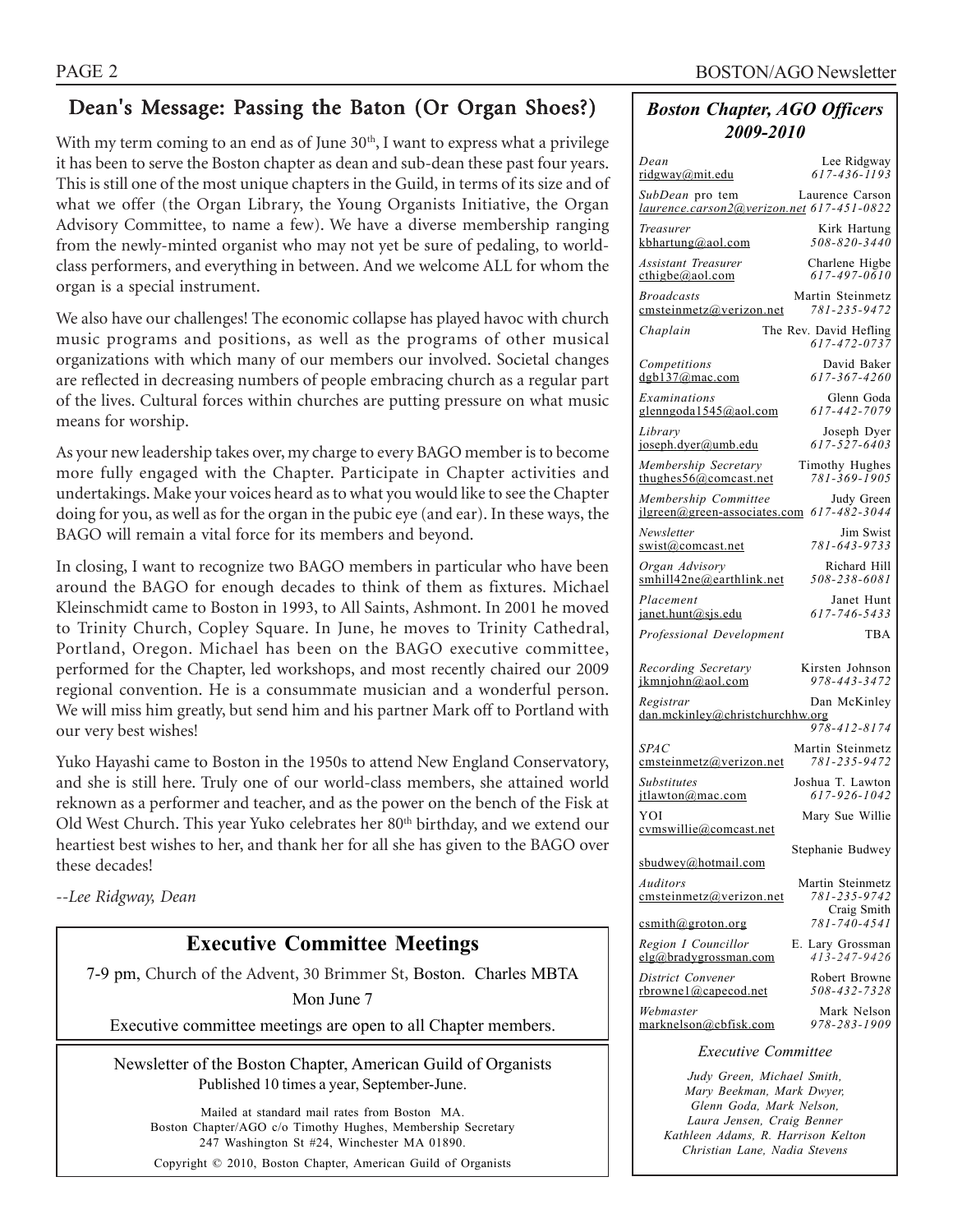### Reception to Honor Sally Slade Warner

The 86th Annual Carillon Recital Series at St. Stephen's Church in Cohasset, MA, will begin on Sunday, June 27 at 6 p.m. and continue each Sunday until August 15. Please see the Concert Calendar for individual dates.

The final recital, a tribute to Sally Slade Warner, will be played on Sunday, August 15. All of the music on his program was composed or arranged by Sally, who was carillonneur at St. Stephen's from 1985 until her sudden death last December. Born in Worcester, she worked as a musician and organist, and, at Phillips Academy in Andover, held the positions of associate faculty member, music librarian and carillonneur.

You are most cordially invited to a reception in Sally's honor, which will be held at 7 pm on Sunday, August 15 (following the recital) in the courtyard of St. Stephen's Church (16 Highland Ave).

RSVP 781-383-1083 (St. Stephen's Church) or 781-383-9599 or marymisha@aol.com

*-- Mary Kennedy, Interim Carillonneur*



617-523-2377 • www.theadvent.org

#### Organ Library *( Continued from Page 1)*

Although the Organ Library Web Catalog boasts about 42,000 titles, that number is only a fraction of the music composed for the organ. An acquisition program intended to fill in gaps has been approved by the Organ Library Committee. (One effort will be directed to bringing closer to completion the Library's holdings of the works of Josef Rheinberger and Sigfrid Karg-Elert.) Nevertheless, the impressive size of the collection is directly attributable to many generous donations of music over the years. Please look through your own library this summer and consider donating any organ music for which you no longer have need. It happens that what might be considered "ordinary" items never entered the collection, and you can help to supply them. Gifts are tax-deductible. For more information contact: orglib@bu.edu.

### Membership Renewal

Membership renewal notices for the 2010-11 AGO year have been mailed to all members. If you haven't received yours, contact Tim Hughes, at 781-369-1905 or thughes56@comcast.net. Your renewal form and check MUST be returned by July 1 to ensure that you're included in the Chapter Yearbook. After that date, no guarantee since the Yearbook is issued only once a year, you risk your contact information being unavailable to the Chapter members until September 2011!

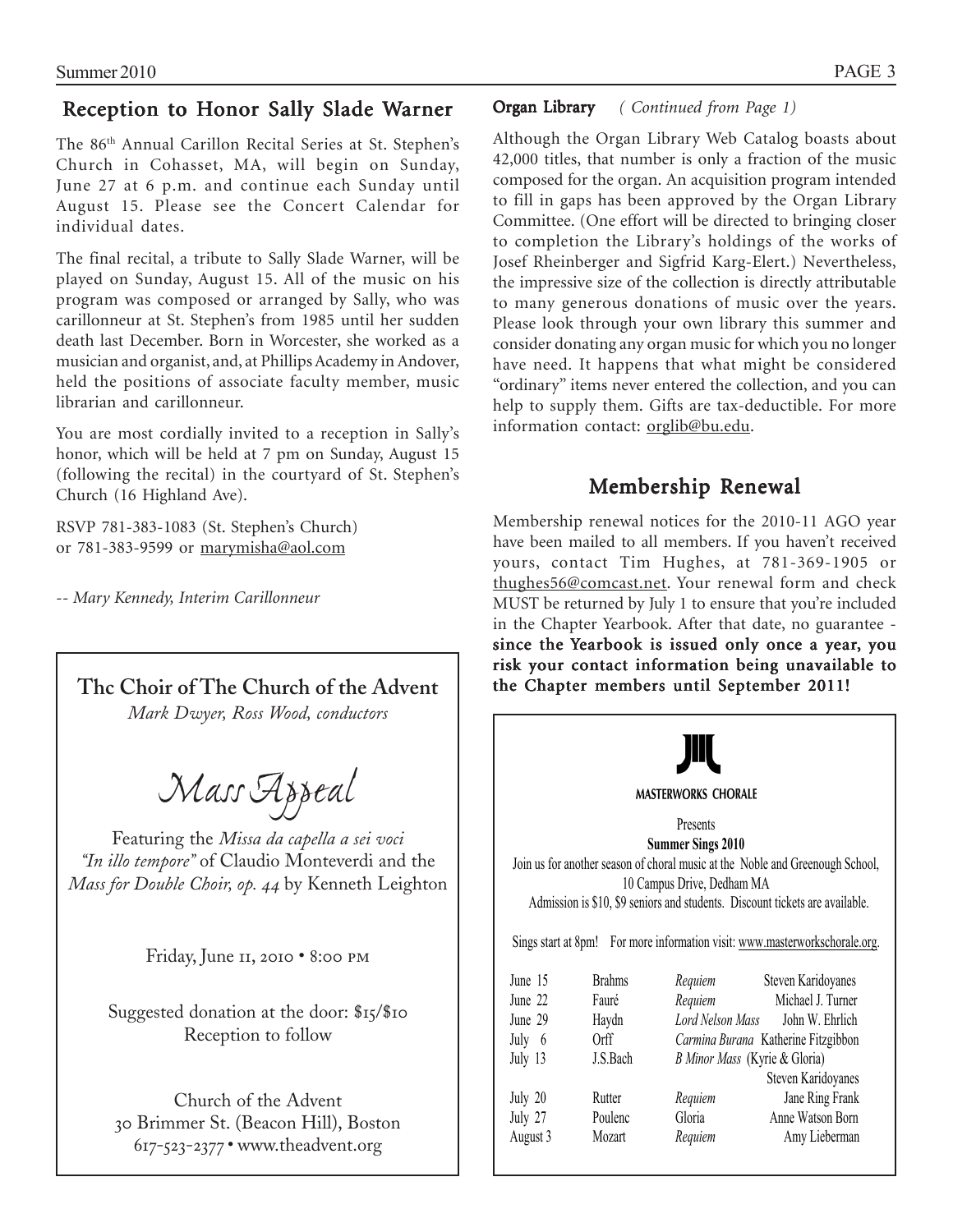### An Invitation to Advertise in the 2010-2011 Chapter Yearbook and Directory

The BAGO invites members and their professional associates to advertise in the 2010-2011 edition of the Boston Chapter Yearbook. By advertising in the Yearbook, our 500 or so members will have quick and easy reference to your services.

We encourage submission of ad copy by electronic medium, but camera-ready ads for scanning or custom designing of ads is available for additional fees. All ads from the last two Yearbooks are still on file with the publishers.

To place an advertisement in the 2010-2011 Boston Chapter Yearbook, submit (1) the completed contract below, (2) an electronic copy by e-mail, or reference a prior year's ad, or camera-ready copy, and (3) a check for the appropriate amount made payable to "Boston Chapter AGO."

Mail to: Lee Ridgway, 2 Mellon Street, Boston, MA 02124-3621 ridgway@mit.edu Deadline: July 12, 2010

### **Advertising Contract Boston Chapter of the American Guild of Organists 2010-2011 Chapter Yearbook and Directory**

| Name:                                                                               |                      |                                              |                  |  |  |
|-------------------------------------------------------------------------------------|----------------------|----------------------------------------------|------------------|--|--|
| Organization/Business:                                                              |                      |                                              |                  |  |  |
| Postal Address:                                                                     |                      |                                              |                  |  |  |
| Telephone (Home):<br>E-Mail Address:                                                | (Work):              |                                              | Fax:             |  |  |
| Order:                                                                              |                      |                                              |                  |  |  |
| <b>□Use copy from 2009-2010 Yearbook (electronic rate) <math>\rightarrow</math></b> |                      |                                              |                  |  |  |
| <b>ONEW Electronic Ad Copy</b>                                                      |                      |                                              |                  |  |  |
| □ Camera-Ready (copy enclosed)                                                      |                      |                                              |                  |  |  |
| <b>QCustom-Design (information enclosed)</b>                                        |                      |                                              |                  |  |  |
| <b>Payment</b> of \$                                                                |                      | is enclosed. Payable to "Boston Chapter AGO" |                  |  |  |
| Electronic:<br><b>Page Size:</b>                                                    | <b>Camera-Ready:</b> | <b>Custom Design:</b>                        |                  |  |  |
| $\Box$ 1/6 page $(4.5 \times 1.25")$                                                | $\square$ \$40.      | $\square$ \$55.                              | $\square$ \$60.  |  |  |
| $\Box$ 1/4 page $(4.5 \times 1.75)$                                                 | $\square$ \$75.      | $\square$ \$90.                              | $\square$ \$95.  |  |  |
| $\Box$ 1/2 page $(4.5 \times 3.75")$                                                | $\square$ \$130.     | $\square$ \$145.                             | $\square$ \$170. |  |  |
| $\Box$ Full Page $(4.5 \times 7.5")$                                                | $\square$ \$200.     | $\square$ \$215.                             | $\square$ \$255. |  |  |

#### **Explanation of Ads:**

 *The Chapter reserves the right to request changes in ads that are not appropriate for the amount of space selected.* 

 *All ads are reproduced in black & white.* 

**Please note: The following will be honored on a first-come, first-served basis. Note reduced rates.**   $\square$ \$200.  $\square$ \$200.  $\square$ \$400.  $\square$ \$400.  $\square$ \$400. insIde-front (4,5 x 7.5") Inside-back (4,5 x 7.5") Outside-back (4,5 x 7.5") Center-spread (10 x 7.5")

**Electronic:** Our Yearbook is produced electronically. It is to your advantage to provide your ad by electronic means, TIFF or unlayered PDF files being the preferred medium. Please contact Jim Swist swist@comcast.net with any technical questions about submissions.

**Camera-Ready:** If you are unable to provide us with an electronic ad by e-mail, then our designer can scan your camera-ready copy for a \$15 fee.

**Custom-Design:** Our designer will also be happy to custom-design a simple ad for you.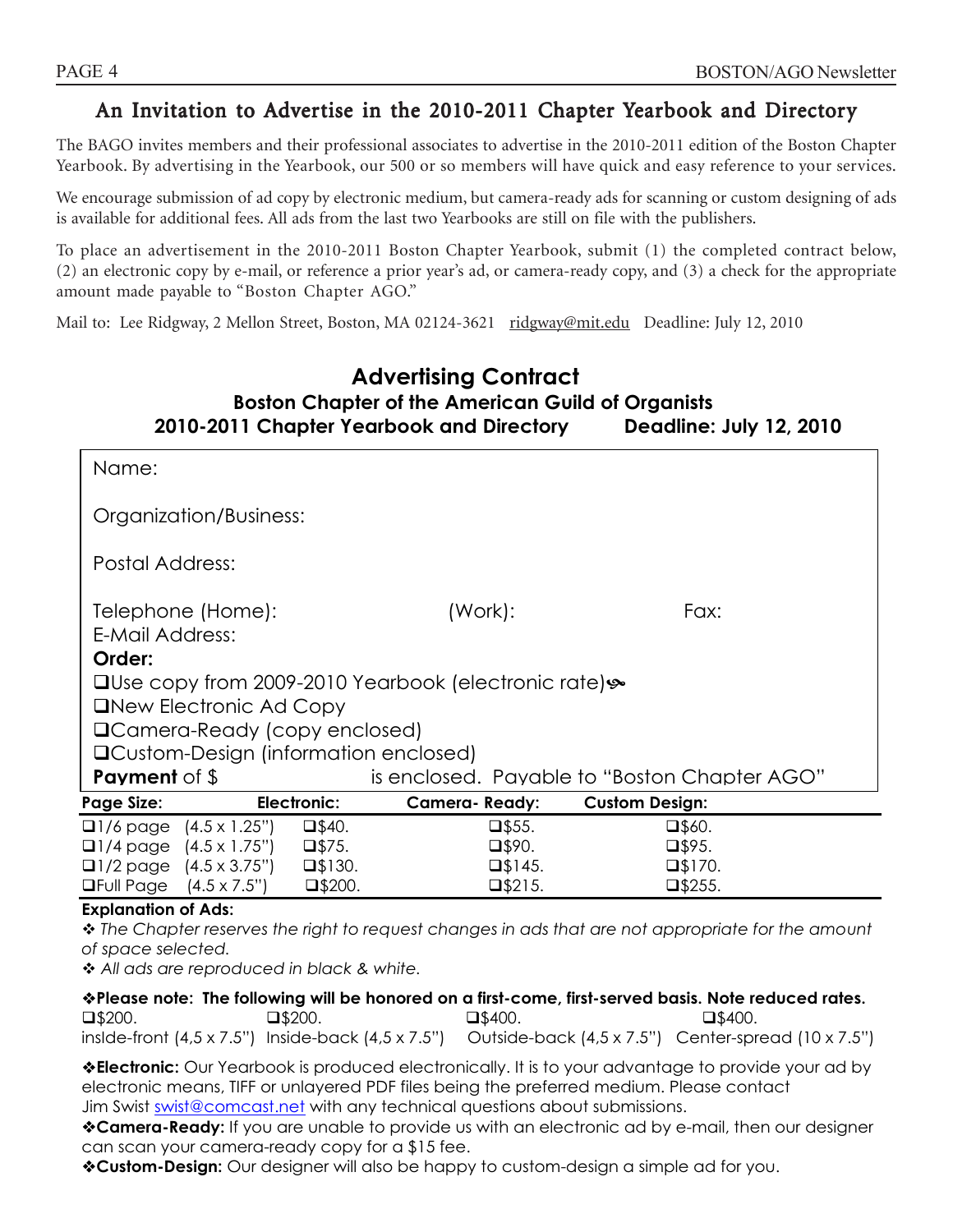### **BOSTON/AGO CONCERT CALENDAR**

#### Tuesday, June 1 12:15 pm

Peter Sulski, viola: Bach, Telemann. King's Chapel, 58 Tremont St, Boston. 617-227-2155 Donation \$3 **A** 

### Wednesday, June 2

8:00 pm

Brink Bush, organ; Frank Mitchell Bush, piano: Nicholai, Chopin, Bunk, Franck, Prokofiev, Bush. Methuen Memorial Music Hall, 192 Broadway, Methuen MA. www.MMMH.org \$10/5

#### Thursday, June 3 7:30 pm

Harpsichord, organ, flutes, voice: Baroque, romantic & contemporary program for SPARK Ctr at BMC. First Religious Society in Carlisle, 27 School St, Carlisle MA. 978-369-5180 Donation **h** 

#### Friday, June 4 7:00 pm

Yuko Hayashi, organ. Old West Church, 131 Cambridge St, Boston. 8:00 pm Gala Reception at St John the Evangelist Church, 35 Bowdoin, St. 617-739-1340 因

#### Saturday, June 5 7:30 pm

Newport Baroque (P Cienniwa, *dir*): String Quartets of Haydn & Mozart. Hawes Room at Trinity Church, One Queen Anne Sq, Newport RI. 401-855-3096 \$25; \$22.50 online, sts, sts, mil; \$10 ages 6-18 www.newportbaroque.org &

#### Sunday, June 6 2:30 pm

John Lauter, organ; Dixieland Band. Shanklin Music Hall, Groton MA. www.EMCATOS.com \$20, 10+ \$18 adv

#### 3:00 pm

String Quartets of Haydn & Mozart. First Church Boston, 66 Marlborough St, Boston. 617-267-6730 \$15/10 | 因

#### 3:00 pm

Leo Abbott, organ: Dubois, Widor, Hakim. Cathedral of the Holy Cross, 1400 Washington St, Boston. 617-542-5682 Free **b** 

#### 5:00 pm

Youth Choir of Trinity Episcopal Church (Barney, *dir*): Choral Evensong: Bach, Bramma, Bairstow; psalms & hymns for the day. Trinity Episcopal Church Chapel, 81 Elm St, Concord MA. 978-369-3715 Free

#### 8:00 pm

Harpsichord, organ, marimba, flutes, voice: Baroque, romantic & contemporary program for Pediatric AIDS Program at BMC. First Church in Belmont, UU, 404 Concord Ave, Belmont MA. 617-484-1054 Donation  $\boxed{6}$ 

#### Tuesday, June 8

12:15 pm Winnie Dahlgren Trio:

Fizzy Fusion Summer Jazz. King's Chapel, 58 Tremont St, Boston. 617-227-2155 Donation \$3 因

#### Wednesday, June 9 8:00 pm

Jennifer Pascual, organ: Manari, Bach, Langlais, Barber, Dupré, Consolación, Mendelssohn, Widor. Methuen Memorial Music Hall, 192 Broadway, Methuen MA. www.MMMH.org \$10/5

# Friday, June 11

#### 8:00 pm

Choir of the Church of the Advent (Dwyer/Wood, *conds)*: Monteverdi *Missa da capella a sei voci "In illo tempore";* Leighton *Mass for Double Choir, op. 44.* Reception follows. Church of the Advent, 30 Brimmer St, Boston. 617-523-2377 x41 Don \$15/10 因

#### Saturday, June 12 11:30 am

Gerre & Judith Hancock, organ: Duo Recital/Demonstration. Church of the Transfiguration, 5 Bayview Dr, Orleans MA. 508-240-2400 for tickets

#### 8:00 pm

Seraphim Singers (Lester, *dir*): Rheinberger *Mass in E-flat;* Howells, Harris; premiere by Leo Nestor. St Mary of the Assumption Church, 5 Linden Pl, Brookline Village MA. 617-926-0126 Donation \$20/10

#### Sunday, June 13 3:00 pm

Peter Latona, organ: Guilmant, Franck; Improvisation. Cathedral of the Holy Cross, 1400 Washington St, Boston. 617-542-5682 Free **b** 

#### 3:30 pm

Thomas Murray, organ. Church of the Transfiguration, 5 Bayview Dr, Orleans MA. 508-240-2400 for tickets

#### Tuesday, June 15 12:15 pm

Franziska Huhn, harp: Bach. King's Chapel, 58 Tremont St, Boston. 617-227-2155 Donation \$3 囚

#### 8:00 pm

Masterworks Chorale (Karidoyanes, *cond*): Summer Sing #1: Brahms *Requiem.* Noble & Greenough School, Dedham MA. 781-235-6210 \$10/9

#### 8:00 pm

Barbara Bruns, organ; Jim Thomson, trumpet; Richard Given, trumpet; Kevin Owen, French horn; Philip Swanson, trombone; Gabriel Langfur, bass trombone: Strauss, Rimsky-Korsakov, Humperdinck, Campra, Gabrieli, Hindemith, Gigout. Old West Church, 131 Cambridge St, Boston. 617-739-1340 Don. \$20 **A** 

#### Wednesday, June 16 8:00 pm

Frank Zimpel, organ; Alexander Pfeifer, trumpet: Handel, Loeilet, Bach, Albinoni, Vizzutti, Lefébure-Wély, Höhne. Methuen Memorial Music Hall, 192 Broadway, Methuen MA. www.MMMH.org \$10/5

#### Friday, June 18 7:00 pm

Boys, Girls & Mixed Youth Choirs of St Peter's Episcopal Church, Charlotte NC (Outen, *dir*). St John's Church, 48 Middle St, Gloucester MA. 978-283-1708 Donation  $\Box$ 

#### Sunday, June 20 3:00 pm

Paul Murray, organ: Vierne. Cathedral of the Holy Cross, 1400 Washington St, Boston. 617-542-5682 Free 因

#### Tuesday, June 22 12:15 pm

Yun Zhang, pipa: Traditional Chinese Music. King's Chapel, 58 Tremont St, Boston. 617-227-2155 Donation \$3 **A** 

#### 7:30 pm

Thomas Heywood, organ; Pre-concert talk at 6:30. Merrill Auditorium at City Hall, 389 Congress St, Portland ME. 207-842-0800 \$17/10 12  $\&$  under Free  $\boxtimes$ 

#### 8:00 pm

Masterworks Chorale (Michael V Turner, *cond*): Summer Sing #2: Fauré *Requiem.* Noble & Greenough School, Dedham MA. 781-235-6210 \$10/9

## Wednesday, June 23

#### 8:00 pm

Robert MacDonald, organ: Guilmant, Handel, Elgar, Bach, Dupré, Bizet, Bingham, Liszt. Methuen Memorial Music Hall, 192 Broadway, Methuen MA. www.MMMH.org \$10/5

#### Friday, June 25 12:00 noon

Young Organists Initiative Showcase Recital. First Parish in Lexington, 7 Harrington Rd, Lexington MA. 978-369-2363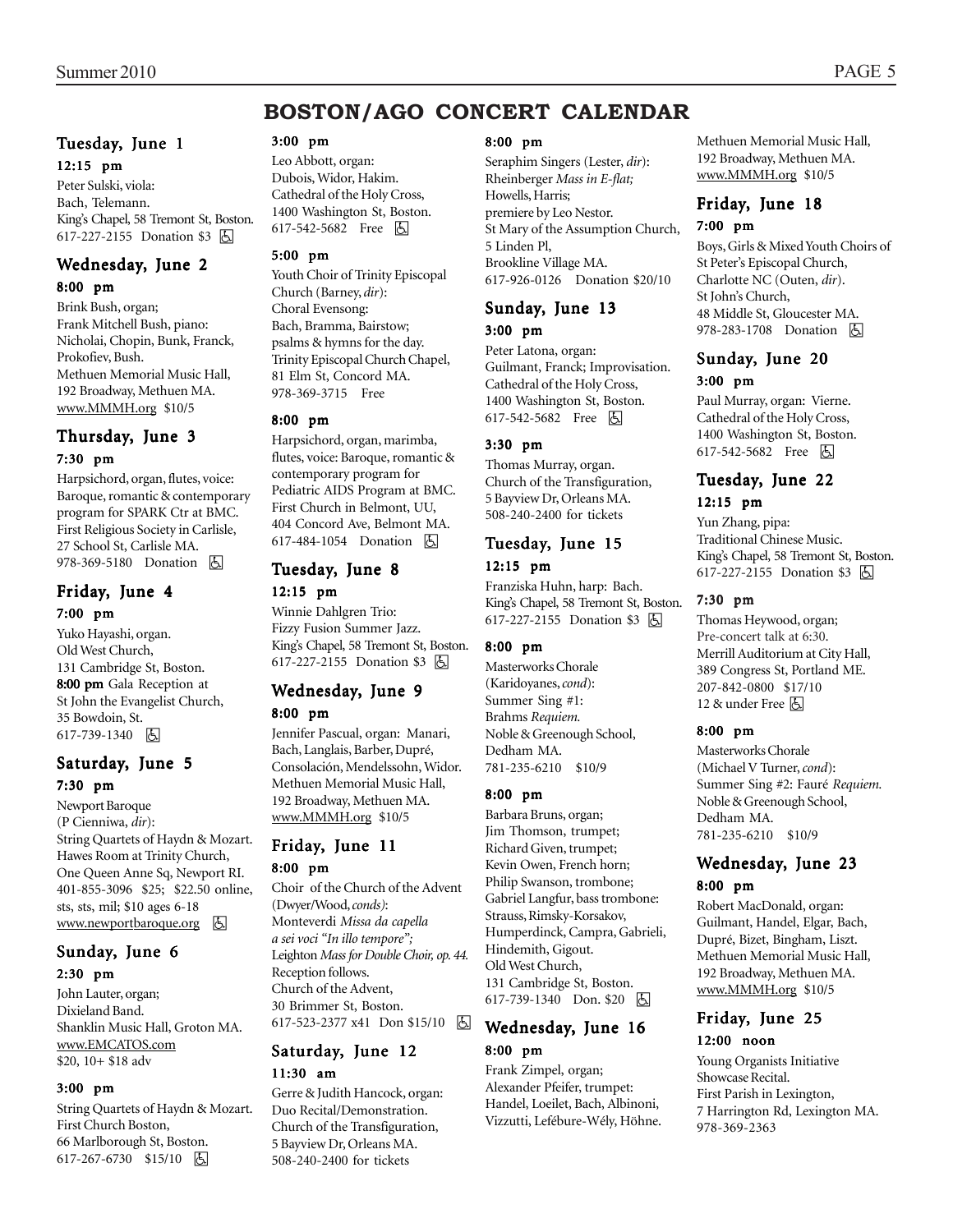### Sunday, June 27 6:00 pm

Carillon Recital: Boudewijn Zwart. St Stephen's Church, Cohasset MA. Free

#### Tuesday, June 29 12:15 pm

Young Organists Initiative Showcase Recital. King's Chapel, 58 Tremont St, Boston. 617-227-2155 Donation \$3 因

#### 7:30 pm

Felix Hell, organ; Pre-concert talk at 6:30. Merrill Auditorium at City Hall, 389 Congress St, Portland ME. 207-842-0800 \$17/10 12 & under Free [5]

#### 8:00 pm

Masterworks Chorale (John W Ehrlich, *cond*): Summer Sing #3: Haydn *Lord Nelson Mass.* Noble & Greenough School, Dedham MA. 781-235-6210 \$10/9

#### Wednesday, June 30 8:00 pm

Janet E Hunt, organ; Leslie L Hunt, flute: Bach, Widor, Howells, Dupré, Franck. Methuen Memorial Music Hall, 192 Broadway, Methuen MA. www.MMMH.org \$10/5

### Sunday, July 4 6:00 pm

Carillon Recital: Ulla Laage. St Stephen's Church, Cohasset MA. Free

### Tuesday, July 6

#### 12:15 pm

Riverview Chamber Players: Julie Levin, violin; Rebecca Strauss, viola: Mozart, Martinu, O'Connor. King's Chapel, 58 Tremont St, Boston. 617-227-2155 Donation \$3 因

#### 7:30 pm

David Wickerham, organ; Pre-concert talk at 6:30.

Merrill Auditorium at City Hall, 389 Congress St, Portland ME. 207-842-0800 \$17/10 12  $\&$  under Free  $\&$ 

#### 8:00 pm

Masterworks Chorale (Katherine Fitzgibbon, *cond*): Summer Sing #4: Orff *Carmina Burana.* Noble & Greenough School, Dedham MA. 781-235-6210 \$10/9

# Wednesday, July 7

#### 8:00 pm

Dana Robinson, organ: Bach, Schumann, Widor. Methuen Memorial Music Hall, 192 Broadway, Methuen MA. www.MMMH.org \$10/5

### Sunday, July 11

#### 6:00 pm

Carillon Recital: Wesley Arai. St Stephen's Church, Cohasset MA. Free

#### Tuesday, July 13 12:10 pm

Tom Mueller, organ. First Parish Church, UCC, Maine St & Bath Rd, Brunswick ME. 207-729-7331 Donation \$5

#### 12:15 pm

Amaryllis Chamber Ensemble: Danzi, Devienne. King's Chapel, 58 Tremont St, Boston. 617-227-2155 Donation \$3 **b** 

#### 7:30 pm

Steven Tharp, organ; Pre-concert talk at 6:30. Merrill Auditorium at City Hall, 389 Congress St, Portland ME. 207-842-0800 \$17/10 12 & under Free 囚

#### 8:00 pm

Nami Hamada, organ. Old West Church, 131 Cambridge St, Boston. 617-739-1340 Donation **A** 

#### 8:00 pm

Masterworks Chorale (Karidoyanes, *cond*): Summer Sing #5: Bach *B Minor Mass:* Kyrie & Gloria.

Noble & Greenough School, Dedham MA. 781-235-6210 \$10/9

#### Wednesday, July 14 8:00 pm

Nicholas White, organ: Buxtehude, Purcell, Elgar, Vierne, Franck, Reubke. Methuen Memorial Music Hall, 192 Broadway, Methuen MA. www.MMMH.org \$10/5

#### Sunday, July 18 4:00 pm

Susan Ferré, organ: Music by & for Women to benefit RESPONSE. St Barnabas Episcopal Church, Main & High Sts, Berlin NH. 603-326-3242 Donation **b** 

#### 6:00 pm

Carillon Recital: Gerard & Richard de Waardt. St Stephen's Church, Cohasset MA. Free

#### Tuesday, July 20

12:10 pm Harold Stover, organ. First Parish Church, UCC, Maine St & Bath Rd, Brunswick ME. 207-729-7331 Donation \$5

#### 12:15 pm

A-No-Ne Trio (Honshuku, *dir*): Cool Summer Jazz. King's Chapel, 58 Tremont St, Boston. 617-227-2155 Donation \$3 **b** 

#### 7:30 pm

Isabelle Demers, organ; Pre-concert talk at 6:30. Merrill Auditorium at City Hall, 389 Congress St, Portland ME. 207-842-0800 \$17/10 12  $\&$  under Free  $\&$ 

#### 8:00 pm

Bryan Ashley, organ. Old West Church, 131 Cambridge St, Boston. 617-739-1340 Donation **b** 

#### 8:00 pm

Masterworks Chorale (Jane Ring Frank, *cond*): Summer Sing #6: Rutter *Requiem*.

Noble & Greenough School, Dedham MA. 781-235-6210 \$10/9

#### Wednesday, July 21 8:00 pm

Jacob Street, organ: Buxtehude, Hindemith, Eben, Tournemire, Widor, Litaize, Dupré. Methuen Memorial Music Hall, 192 Broadway, Methuen MA. www.MMMH.org \$10/5

#### Sunday, July 25 6:00 pm

Carillon Recital: Marcel Siebers. St Stephen's Church, Cohasset MA. Free

### Tuesday, July 27

#### 12:10 pm

Katelyn Emerson, organ. First Parish Church, UCC, Maine St & Bath Rd, Brunswick ME. 207-729-7331 Donation \$5

#### 12:15 pm

Yael Bat-Shimon, violin: Original works & improvisation. King's Chapel, 58 Tremont St, Boston. 617-227-2155 Donation \$3 **A** 

#### 8:00 pm

Steven Patchel, organ. Old West Church, 131 Cambridge St, Boston. 617-739-1340 Donation **A** 

#### 8:00 pm

Masterworks Chorale (Anne Watson Born, *cond*): Summer Sing #7: Poulenc *Gloria.* Noble & Greenough School, Dedham MA. 781-235-6210 \$10/9

#### Wednesday, July 28 8:00 pm

Joyce Painter Rice, organ: Brahms, Reger, Peeters, Parry, Bach, Guilmant, Ibert, Grunenwald, Tournemire. Methuen Memorial Music Hall, 192 Broadway, Methuen MA. www.MMMH.org \$10/15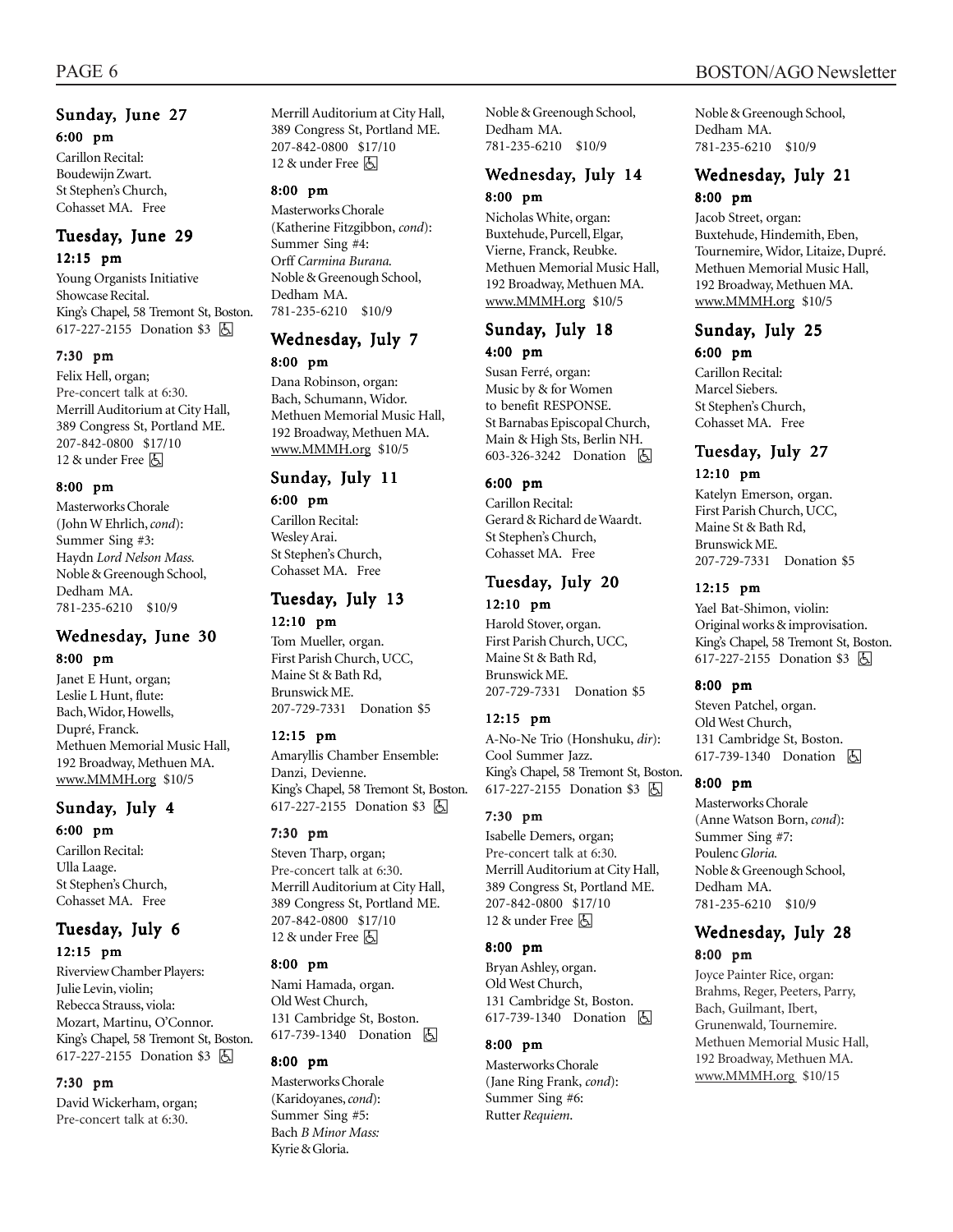#### Sunday, August 1 4:00 pm

Peter Sykes, organ: The Randolph Church, Route 2, Randolph NH. 603-326-3242 Donation

#### 6:00 pm

Carillon Recital: Ellen Dickinson. St Stephen's Church, Cohasset MA. Free

#### Tuesday, August 3 12:10 pm

Jennifer McPherson, organ. First Parish Church, UCC, Maine St & Bath Rd, Brunswick ME. 207-729-7331 Donation \$5

#### 12:15 pm

Robert Barney, organ: Bach, Mendelssohn, Stanford. King's Chapel, 58 Tremont St, Boston. 617-227-2155 Donation \$3 <a>

#### 7:30 pm

Curtis Connection. Pre-concert talk at 6:30. Merrill Auditorium at City Hall, 389 Congress St, Portland ME. 207-842-0800 \$17/10 12  $\&$  under Free  $\&$ 

#### 8:00 pm

Jacob Street, organ. Old West Church, 131 Cambridge St, Boston. 617-739-1340 Donation h

#### 8:00 pm

Masterworks Chorale (Amy Lieberman, *cond*): Summer Sing #8: Mozart *Requiem.* Noble & Greenough School, Dedham MA. 781-235-6210 \$10/9

#### Wednesday, August 4 8:00 pm

Adrienne M Pavur, organ: Bach, Franck, Mulet, Brahms, Near, Manz. Methuen Memorial Music Hall, 192 Broadway, Methuen MA. www.MMMH.org \$10/5

### Sunday, August 8

#### 6:00 pm

Carillon Recital: J Samuel Hammond. St Stephen's Church, Cohasset MA. Free

#### Tuesday, August 10 12:10 pm

Christopher Ganza, organ. First Parish Church, UCC, Maine St & Bath Rd, Brunswick ME. 207-729-7331 Donation \$5

#### 12:15 pm

Thomas Gregg, tenor; Dana Whiteside, baritone; Henirich Christensen, organ: Carney, Pinkham. King's Chapel, 58 Tremont St, Boston. 617-227-2155 Donation \$3 h

#### 8:00 pm

Libor Dudas, organ. Old West Church, 131 Cambridge St, Boston. 617-739-1340 Donation 因

#### Wednesday, August 11 8:00 pm

Scott Dettra, organ: Brahms, Escaich, Bingham, Dupré, Willan, Franck, Vierne. Methuen Memorial Music Hall, 192 Broadway, Methuen MA. www.MMMH.org \$10/5

#### Sunday, August 15 6:00 pm

Carillon Recital: Milford Myhre, in remembrance of Sally Slade Warner. St Stephen's Church, Cohasset MA. Free

#### Tuesday, August 17 12:10 pm

Ray Cornils, organ. First Parish Church, UCC, Maine St & Bath Rd, Brunswick ME. 207-729-7331 Donation \$5

#### 12:15 pm

Leonid Iogansen, violin: Iogansen, Ysaye. King's Chapel, 58 Tremont St, Boston. 617-227-2155 Donation \$3 h

#### 7:30 pm

Silent Movie. Pre-concert talk at 6:30. Merrill Auditorium at City Hall, 389 Congress St, Portland ME. 207-842-0800 \$17/10 12  $\&$  under Free  $\&$ 

#### 8:00 pm

Christian Lane, organ. Old West Church, 131 Cambridge St, Boston. 617-739-1340 Donation **b** 

#### Wednesday, August 18 8:00 pm

Michael Wayne Smith, organ: Bach, Franck, Boyce, Piazzola, Walton, Maroney, Vierne. Methuen Memorial Music Hall, 192 Broadway, Methuen MA. www.MMMH.org \$10/5

#### Tuesday, August 24 12:15 pm

Colette Camp, handbells; Russell Camp, keyboard/guitar. King's Chapel, 58 Tremont St, Boston. 617-227-2155 Donation \$3 | A

#### 7:30 pm

Chelsea Chen, organ. Pre-concert talk at 6:30. Merrill Auditorium at City Hall, 389 Congress St, Portland ME. 207-842-0800 \$17/10 12  $\&$  under Free  $\boxtimes$ 

#### Wednesday, August 25 8:00 pm

Stephen Roberts, organ: Lübeck, Franck, CPE Bach, Liszt, Kerll, Roberts, Alain, Dupré. Methuen Memorial Music Hall, 192 Broadway, Methuen MA. www.MMMH.org \$10/5

### Tuesday, August 31

#### 12:15 pm

Peter Kranefoed, organ: The Bach Family. King's Chapel, 58 Tremont St, Boston. 617-227-2155 Donation \$3 **A** 

#### 7:30 pm

Ray Cornils, organ; Festival Brass. Pre-concert talk at 6:30. Merrill Auditorium at City Hall, 389 Congress St, Portland ME. 207-842-0800 \$17/10 12 & under Free  $\Delta$ 

### Wednesday, September 1 8:00 pm

Angela Kraft Cross, organ: Franck, Langlais, Widor, Vierne, Duruflé, Messaien, Decker, Kraft Cross. Methuen Memorial Music Hall, 192 Broadway, Methuen MA. www.MMMH.org \$10/5

#### Saturday, September 4 4:00 pm

Susan Ferré & Christa Rakich, multiple harpsichords; Chamber works on original instruments. St Paul Lutheran Church, 101 Norway, Berlin NH. 603-326-3242 \$8-12 |5

#### 7:30 pm

Susan Ferré & Christa Rakich. *See Saturday, Sept 4 at 4:00 pm.*

#### Sunday, September 5 4:00 pm

Christa Rakich, organ: Bach. The Randolph Church, Route 2, Randolph NH. 603-326-3242 \$8-12

#### 7:30 pm

Susan Ferré conducts Bach works. St Barnabas Episcopal Church, Main & High Sts, Berlin NH. 603-326-3242 \$8-12 |5

#### Thursday, September 16 7:00 pm

George Bozeman, organ. St Kieran Community Center for the Arts, 155 Emery St, Berlin NH. 603-752-1028 \$12 6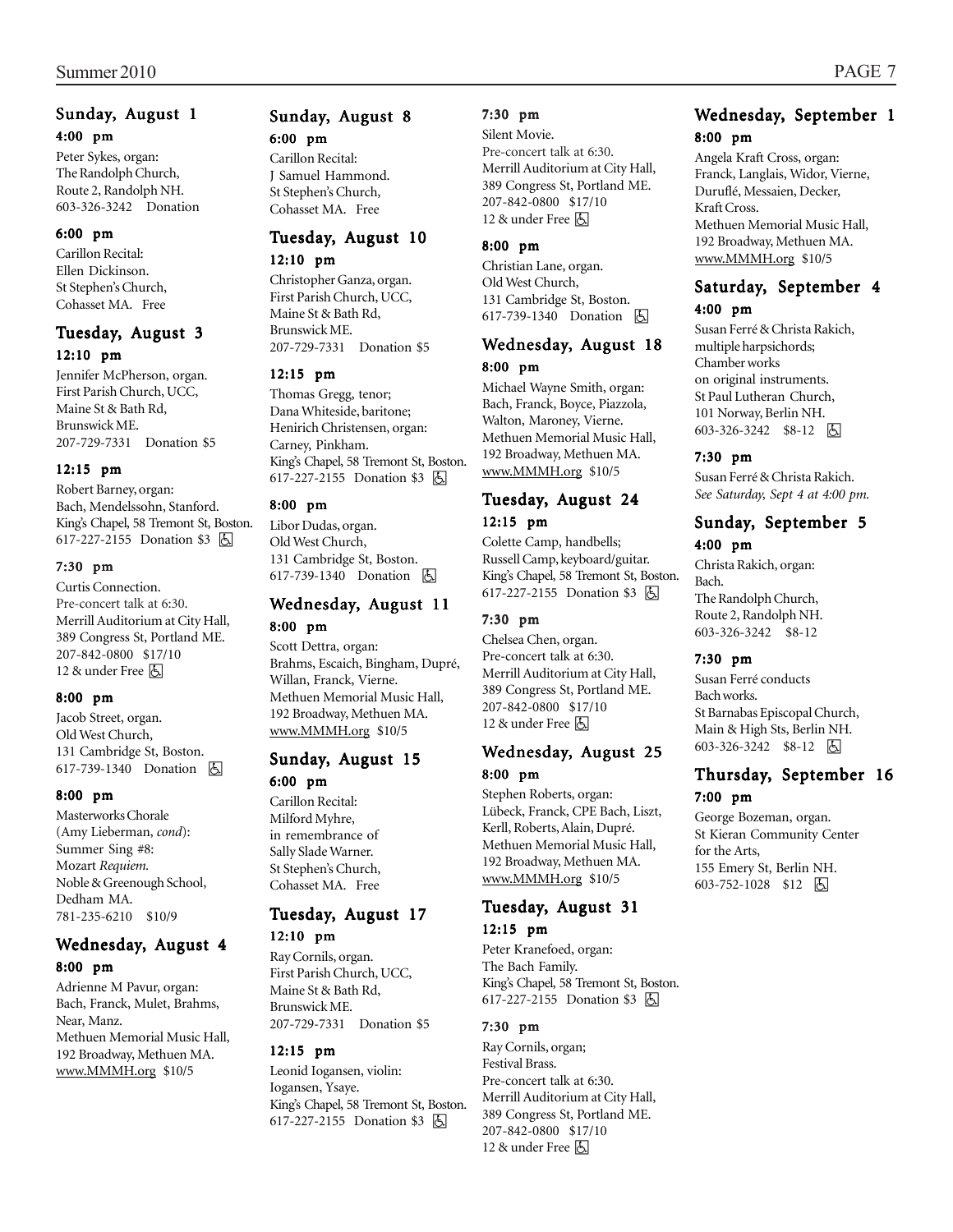# **AGO Boston Chapter Substitute List**<br>UPDATED May 2010

| Name                                    | Phone                                  | E-mail                                        | From/<br>Driving radius        | Denoms.<br>Comfortable<br>with | Available<br>Sundays? | Available<br>as Interim? |
|-----------------------------------------|----------------------------------------|-----------------------------------------------|--------------------------------|--------------------------------|-----------------------|--------------------------|
| ALCOMBRIGHT, Matthew                    | 413.652.1348                           | matt.alcombright@gmail.com                    | Boston $+30$ mi.               | RC                             | P.M. only             | Yes                      |
| ALLEN, Peggy                            | 781.862.7633                           | tea422@comcast.net                            | Lexington $+20$ mi.            | <b>ALL</b>                     | Yes                   | Yes                      |
|                                         | 978.640.1595                           |                                               |                                |                                |                       |                          |
| AUNER, Edith                            | (c) 617.909.3842                       | Edith.Auner@tufts.edu                         | $Medford + 10 mi. preferred$   | $E$ (open to                   | Yes                   | No                       |
|                                         | (h) $781.777.2376$                     |                                               |                                | others)                        |                       |                          |
| <b>BACKHAUS</b> , Frederick             | 617.298.8681                           | fdbackhaus@yahoo.com                          | Boston area                    | E, P                           | Yes                   | Yes                      |
| BAKER, David                            | 617.367.4260                           | dgb137@mac.com                                | Boston $+30$ mi.               | <b>ALL</b>                     | Yes                   | Yes                      |
| <b>BERMANI</b> . Eric                   | 508.876.9911                           | StCatherinemusic@aol.com                      | New England                    | <b>ALL</b>                     | P.M. only             |                          |
| BROMS, Edward A.                        | 617.548.3974                           | ebroms@diomass.org                            | New England                    | ALL                            | No                    | No                       |
| BUDWEY, Stephanie                       | $(c)$ 508.245.2758                     | sbudwey@hotmail.com                           | Boston $+50$ mi.               | ALL but T                      | No                    | No                       |
| BULL, Charles                           | 978.264.1972                           | chrbull2855@comcast.net                       | $Action + 15 mi$ .             | ALL                            | Yes                   | Yes                      |
| CARSON, Laurence                        | $(h)$ 617.451.0822                     | laurence.carson2@verizon.net                  | Boston                         | <b>ALL</b>                     | No                    |                          |
|                                         | $(w)$ 781.235.0034                     |                                               |                                |                                |                       |                          |
| CATANESYE, William                      | 781.858.5087<br>617.713.0193           | wcatanesye@aol.com                            | Boston $+35$ mi.<br>Brookline  | <b>ALL</b><br>P, E             | Yes<br>Yes            | Yes                      |
| CHADWICK, Judith<br>CIAMPA, Leonardo A. | (c) 617.913.8647                       | leonardociampa@hotmail.com                    | Cambridge                      | <b>ALL</b>                     | No                    | Yes (org. only)<br>Yes   |
| COOMAN, Carson                          | 617.285.2577                           | carson@carsoncooman.com                       | Cambridge/Boston               | <b>ALL</b>                     | Yes                   | Yes                      |
| COVELL, Wendy                           | 617.731.3726                           | wendycove@verizon.net                         | <b>MBTA</b> from Boston        | <b>ALL</b>                     | Yes                   | No                       |
| D'ANGELO, Rich                          | $(w)$ 617.266.2471                     | wolf@channelwolves.com                        | Boston Metro area              | RC (open to                    | Yes                   |                          |
|                                         | (c) 617.513.8837                       |                                               |                                | others)                        |                       |                          |
| DeCUSATI, Claire                        | (h) 781-582-8722                       | decusati@verizon.net                          | Greater Boston and points      | ALL                            | Yes                   | Yes                      |
|                                         | (c) 781-291-9188                       |                                               | south & west                   |                                |                       |                          |
| DUERR, Cheryl                           | 781.860.8893                           | clduerr@verizon.net                           | Greater Boston                 | ALL                            | Yes                   | Yes                      |
| DUGAS, Neil                             | 617.661.2061                           | n-dugas@comcast.net                           | Boston + 40 mi.                | <b>ALL</b>                     | Yes                   | No                       |
| FANTASIA, Philip                        | 508.359.4634                           | pmfantasia@mindspring.com                     | Medfield                       | ALL                            | Yes                   |                          |
| FLUMMERFELT, Jane                       | (h) 781.734.0327                       | j.flummerfelt@comcast.net                     | Unrestricted driving radius    | <b>ALL</b>                     | Yes                   | Yes                      |
|                                         | (c) 617.875.9310                       |                                               |                                |                                |                       |                          |
| FLYYN, Greg                             | 617.730.9377                           | grgrflynn@gmail.com                           | <b>Boston</b>                  | <b>ALL</b>                     | Yes                   | Yes                      |
| FRENCH, Diane                           | 508.309.4876                           | dafrsf@earthlink.net                          | Ashland/Framingham $+30$ mi.   | <b>ALL</b>                     | Yes                   | Yes                      |
| FUNG, Teresa                            | 781.575.0408                           | fung@simmons.edu                              | Canton                         | <b>ALL</b>                     | Yes                   | Yes                      |
| GAARD, Sheldon                          | $(c)$ 507.318.9563                     | the harpistetc@msn.com                        | New England                    | <b>ALL</b>                     | Yes                   | Yes                      |
| GALIE, Kevin                            | 617.427.2342                           | KevinJNGalie@gmail.com                        | Eastern MA                     | <b>ALL</b>                     | Yes                   | Yes                      |
| GODA, Glenn                             | (h) 617.442.7079                       | glenngoda1545@aol.com                         | Roxbury                        | <b>ALL</b>                     | No.                   |                          |
|                                         | $(w)$ 617.445.2600                     |                                               |                                |                                |                       |                          |
| GRUNDEEN, Paulette                      | (h) 978.623.7031                       | pgrundeen@gmail.com                           | Andover $+40$ mi.              | <b>ALL</b>                     | Yes                   | Yes                      |
|                                         | $(c)$ 978.806.5244                     |                                               |                                |                                |                       |                          |
| GUSTAFSON, Karin J                      | 508.879.7262                           | KJGustafson@verizon.net                       | W&S of Boston                  | P, E, L                        | Yes                   |                          |
| GUZASKY, G. Fredrick                    | 781.420.6880                           | fredboston@msn.com                            | Boston $+50$ mi.               | <b>ALL</b>                     | Yes                   | Yes                      |
| HALCO, Terry                            | 617.491.0766                           | terryhalco@gmail.com                          | Boston $+30$ mi.               | <b>ALL</b>                     | Yes                   | Yes                      |
| HENRY, Colleen                          | (h) 781.305.3565                       | cbhkeys@yahoo.com                             | Boston $+25$ mi.               | <b>ALL</b>                     | No                    | No                       |
|                                         | $(c)$ 339.368.0442                     |                                               |                                |                                |                       |                          |
| HOGAN, Christine                        | (h) 978.440.8756                       | christine@hogans.org                          | Sudbury/Boston all points      | <b>ALL</b>                     | P.M. only             |                          |
|                                         | (c) 617.834.8146                       |                                               | West                           |                                |                       |                          |
| HOWARD, Suzannah                        | 857.312.3091                           |                                               | <b>Boston</b>                  |                                | Yes                   |                          |
| HUMPHREVILLE, Robert                    | 617.864.0800                           | r.hump@verizon.net                            | Cambridge                      | <b>ALL</b>                     | Yes                   |                          |
| HUENNEKE, Eric                          | 617.576.1331                           | organ777@juno.com                             | Cambridge                      | <b>ALL</b>                     | No                    |                          |
| JOHNSON, Robert                         | 508.226.8991                           | bobjohnson22@comcast.net                      | Attleboro                      | <b>ALL</b>                     | Yes                   |                          |
| KELTON, R. Harrison                     | 617.964.3413                           | rhkelton@rcn.com                              | Newton                         | <b>ALL</b><br><b>ALL</b>       | Yes                   | Yes                      |
| KWOK, Esther                            | 781.986.0263                           | ewkwok@aol.com                                |                                | <b>ALL</b>                     | No                    |                          |
| LAMOUREUX, Daniel                       | 617.232.1345                           | dlamour@comcast.net                           | Brookline + 50 mi.             |                                | Yes                   | Yes                      |
| LANE, Christian<br>LAWTON, Carole       | 917.575.4113<br>781.641.3012           | christian.lane@m                              | Cambridge<br>Boston 20 mi. rad | <b>ALL</b><br>P, RC            | P.M. only<br>Yes      | Yes                      |
| LUEFT, Lorraine                         | 617.489.1178                           | czlawton@yahoo.com<br>LorraineL2@peoplepc.com | Boston $+45$ mi.               | <b>ALL</b>                     | Yes                   | Yes                      |
| LYNCH, Colin                            | 603.219.0264                           | clynch@sps.edu                                | Boston + 60 mi.                | E, RC                          | Yes                   | Yes                      |
| LYNCH, Ryan                             | 617.429.9059                           | rlynch21086@gmail.com                         | <b>MBTA</b> from Boston        | RC                             | No                    | No                       |
| MARGETSON, Eunice                       | 781.483.6142                           |                                               | Medford                        |                                | Yes                   |                          |
| MOORE, Jim                              | 508.285.6699                           | iimm88@comcast.net                            | Norton, MA + 50 mi.            | <b>ALL</b>                     | $7/1 - 9/7$           |                          |
| NOBLE, Robert                           | 781.648.5618                           | robert.noble@evergreeninvestments.com         | Arlington                      | <b>ALL</b>                     | Yes                   |                          |
| OLBASH, Michael J.                      | 617.275.8129                           | olbash@post.harvard.edu                       | Boston/RI                      | ALL                            | After 11am            |                          |
| OWEN, Barbara                           | 978.465.2068                           | owenbar@juno.com                              | Greater Boston and points      | <b>ALL</b>                     | Yes                   | Yes                      |
|                                         |                                        |                                               | north preferred                |                                |                       |                          |
| PAGETT, John                            | 603.578.0262                           | johnpagett@verizon.net                        | Northern Mass./Southern NH     | <b>ALL</b>                     | No                    | No                       |
| PANI, Matt                              | 781.249.8616                           | matthew.pani@gmail.com                        | Melrose + 30 mi.               | E. P. RC                       | Yes                   | Yes                      |
| PARKS, Will                             | 857.233.8948                           | will@kastenbalg.org                           | Greater Boston                 | <b>ALL</b>                     | Yes                   | Yes                      |
| PATCHEL, Steven                         | 617.697.5123                           | SteveP7@aol.com                               | Boston                         | ALL                            | No                    |                          |
| REGESTEIN, Lois                         | 617.739.1340                           | lois.r@att.net                                | <b>Mission Hill</b>            | <b>ALL</b>                     | No                    |                          |
| RICE, Joyce Painter                     | (h) $978.465.1901$                     | JoyceOrganist@aol.com                         | Boston, N and W, NH            | <b>ALL</b>                     | Yes                   | Yes                      |
| RICHARDSON, David                       | 781.738.2100                           | daver18@hotmail.com                           | Newburyport $+40$ mi.          | <b>ALL</b>                     | Yes                   | Yes                      |
| RUPERT, Mary Jane                       | 617.864.2271                           | mjrupert@comcast.net                          | Cambridge                      | <b>ALL</b>                     | Yes                   |                          |
| SANTINI, Brandon                        | 781.331.0930                           |                                               | Weymouth                       | ALL (pref                      | Yes                   | Yes                      |
|                                         |                                        |                                               |                                | RC)                            |                       |                          |
| SARGEANT, George A.                     | $(h)$ 978.579.9921                     | gasorg@fastmail.net                           | New England                    | ALL                            | P.M. only             | No                       |
|                                         | $(c)$ 508.667.4137                     |                                               |                                |                                |                       |                          |
| SATERLEE, Thomas                        | 617.787.7874                           | saterleet@yahoo.com                           | Boston $+50$ mi.               | <b>ALL</b>                     | Yes                   | Yes                      |
| <b>SCHEIBERT, Beverly</b>               | $(h)$ 617.739.1751                     | bvjerold@aol.com                              | Boston                         | <b>ALL</b>                     | Yes                   | Yes                      |
| (Jerold)                                | (c) 617.240.2815                       |                                               |                                |                                |                       |                          |
| SCHERP, Randolph                        | 781.258.7791                           | r scherp@yahoo.com                            | Boston metro area              | <b>ALL</b>                     | Yes                   | Yes                      |
| SEAMAN, Craig                           | $(c)$ 978.390.4680                     | craig.seaman@comcast.net                      | Tewksbury                      | ALL                            | Yes                   | Yes                      |
|                                         | $(h)$ 978.640.0101                     |                                               |                                |                                |                       |                          |
| SHENTON, Andrew                         | 617.530.0807                           | shenton@bu.edu                                | Boston                         | <b>ALL</b>                     | No                    |                          |
| SMITH, Jeffrey H.                       | (c) 617.285.2618<br>$(w)$ 617.735.9953 | jeffreyhsmith@hotmail.com                     | Wakefield                      | ALL                            | Yes                   |                          |
| SMITH, Michael Wayne                    | $(c)$ 203.645.9227                     | mwsmith@groton.org                            | Groton                         | ALL                            | Yes                   |                          |
|                                         | $(w)$ 978.448.7365                     |                                               |                                |                                |                       |                          |
| SPICER, Richard                         | 978.463.3041                           | richardspicer@verizon.net                     | Newburyport                    | <b>ALL</b>                     | Yes                   | Yes                      |
| STEVENS, Nadia                          | 617.232.8074                           | nadiaste@earthlink.net                        | Boston + 30 mi.                | <b>ALL</b>                     | Yes                   | Yes                      |
| TAYLOR, Dorothy                         | (h) 781.395.1575                       | djtaylor312@comcast.net                       | Medford + 10 mi.               | ALL                            | Summer                | Yes                      |
|                                         | (c) 617.694.5389                       |                                               |                                |                                |                       |                          |
| THOMAS, Mark                            | $(c)$ 513.253.8677                     | mark.thomas.1@bc.edu                          | <b>MBTA</b>                    | RC                             | Yes                   | Yes                      |
| TOEPPNER, Lois Z.                       | $(h)$ 508.366.0509                     | toeppner4@charter.net                         | Sudbury/                       | ALL                            | No                    |                          |
|                                         | $(c)$ 978.376.4036                     |                                               | Westborough                    |                                |                       |                          |
| TOTTER, John                            | $(c)$ 401.419.6509                     | jatotter@aya.yale.edu                         | New England                    | <b>ALL</b>                     | Yes                   | Yes                      |
| TURBESSI, Joe                           | 231.343.5943                           | joseph.turbessi@gmail.com                     | <b>MBTA</b> from Boston        | <b>ALL</b>                     | Yes                   | Yes                      |
| WITTE, Douglas                          | 617.242.0589                           | dnwitte@hotmail.com                           | <b>MBTA</b>                    | E, P                           | No.                   | No                       |

Full membership in the Boston Chapter of the AGO is a requirement of being listed here. Further assistance, if needed, is available from the substitute list coordinator, Joshua T. Lawton<br>
(545 Mt. Auburn Street #2. Watertown. MA 02472. 617.926.1042. JTL awton at mac.com)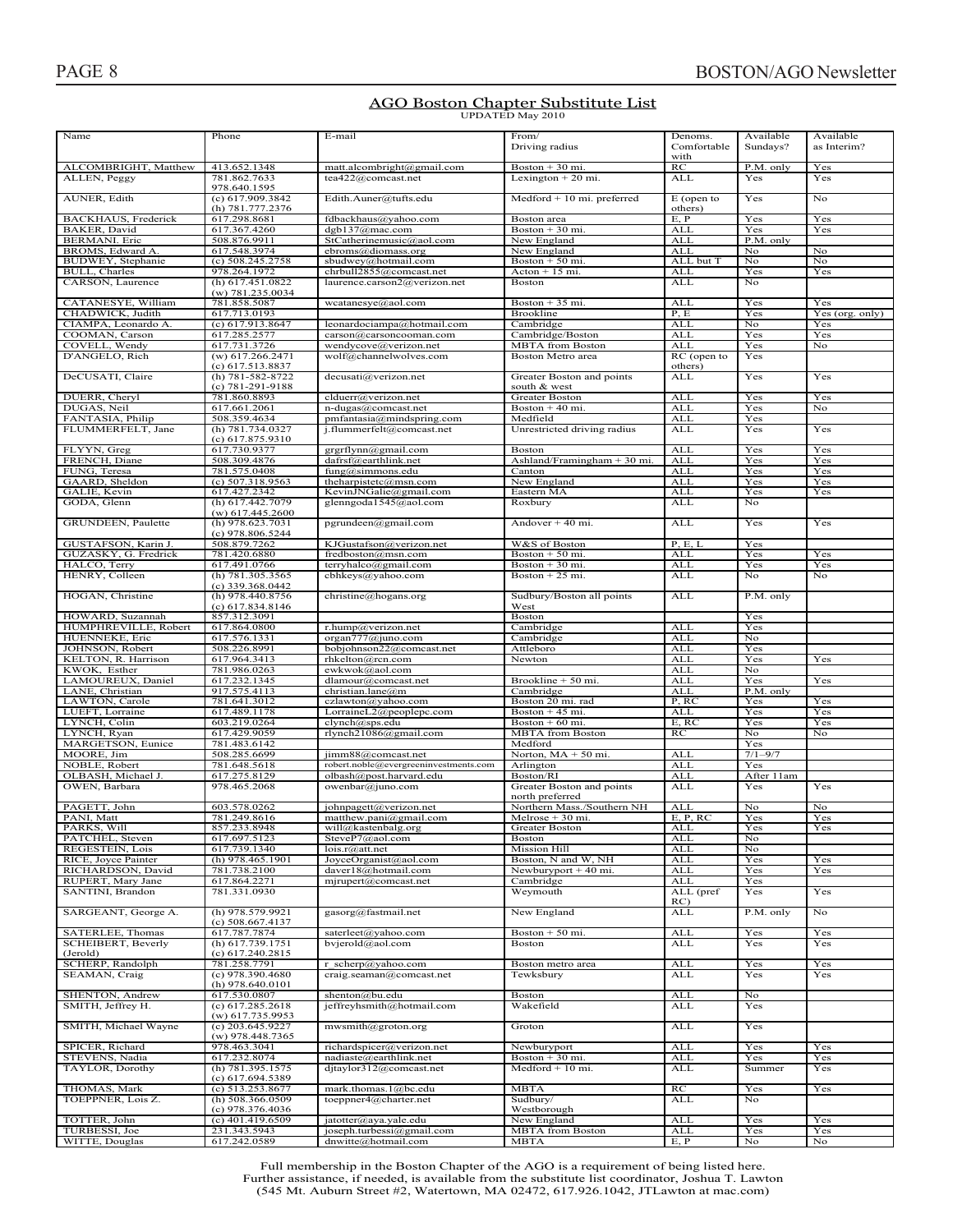### **PLACEMENT JUNE, 2010**

The date in brackets following a church's name shows when the church first requested a listing. Salary is income paid by the church. Services such as funerals (fn) and weddings (wd) with additional fees are estimated as shown.

#### **ORGANIST/CHOIR DIRECTOR**

| Denomination Hours |        | Location     | Name of Church                        | Organ           | Salary        | Est. Add'l Comp      |
|--------------------|--------|--------------|---------------------------------------|-----------------|---------------|----------------------|
| Lutheran           | 15     | Holden, MA   | Immanuel Lutheran Church [09/09]      | Gress-Miles     | \$19,000      | $6 \text{ ft}$ /2 wd |
| Roman Catholic     | 20     | Hamilton, MA | St Paul Roman Catholic Church [02/10] | Rodgers         | \$30,000      | $24$ fn/5 wd         |
| UU                 | 12-15  | Belmont, MA  | First Church in Belmont, UU [05/10]   | Casavant        | \$10-\$15,000 | $1$ fn/ $1$ wd       |
|                    | (ass't |              |                                       |                 |               |                      |
|                    | dir.)  |              |                                       |                 |               |                      |
| Episcopal          | 10     | Sutton, MA   | St. John's Episcopal Church [05/10]   | Mann & Trupiano | \$12,500-     | 2 to 4 fn/2 to       |
|                    |        |              |                                       |                 | 13.000        | 4 wd                 |

| Denomination   | <b>Hours</b> | Location      | Name of Church                      | Organ             | Salarv       | Est. Add'l Comp              |
|----------------|--------------|---------------|-------------------------------------|-------------------|--------------|------------------------------|
| Roman Catholic | 15           | Cambridge, MA | St John the Evangelist RC[02/10]    | Rodgers           | \$85/service | $85 \text{ ft}/6 \text{ wd}$ |
| <b>UCC</b>     |              | Lincoln. MA   | First Parish in Lincoln, MA [02/10] | Noack             | \$10,000-    | $10+fn/5-6$                  |
|                |              |               |                                     |                   | 13,000       | wd                           |
| Protestant     |              | Watertown, MA | Armenian Memorial Church [05/10]    | Moller/Angerstein | \$9,100      | $2 \text{ ft}/2 \text{ wd}$  |

Please also see postings at www.bostonago.com for contact information regarding these openings. Some churches here may no longer be receiving names but have not notified placement.

**LISTING YOUR CHURCH ON THIS PAGE** Contact Janet Hunt, Placement Coordinator, at janet.hunt@sjs.edu.

### YOI Scholarships/Recitals

These young people have won scholarships from the BAGO's own Young Organists Initiative: Shannon Cheung of North Andover, Abby Martell of Lexington, Elisabeth Pattavina of Stoughton, Jewliann Houlette of Wenham, Nelson Pike of Rockport, and Ciara Rea of Southborough.

We encourage all members of the Boston Chapter to come and support them in their performances on Friday, June 25th and Tuesday, June 29th. Please see the Concert Calendar for specifics.

### Section Leader Needed

The Pilgrim Church of Duxbury, UCC is currently auditioning for a bass section leader average four hours per week. For more information contact cathleenmorrison@hotmail.com

### Next Deadline: August 5 for September 2010 Issue

Please send all notices, news, and articles to:

Jim Swist, 34 Jason Street #2, Arlington MA 02476 Or e-mail to swist@comcast.net (please no phone calls) (inline mail text or .doc/.pdf file attachment)

### Advertising 2010-2011

The back page ad space is available at \$85 for every month next season. You may reserve space now for the 2009-2010 season - it goes fast and I regularly turn down many requests. There is a limit of two back page ads for any one organization per season.

Inside quarter-page ads are available at any time without reservation for \$25.

*-- The Editor*

### Lowery Organ for Sale

Model DSA, in great shape with bench, cover, and Leslie Organ Speaker Model 45. Transportation within 25 miles of Marlborough, MA included. Best offer. Contact Dan Vogel, bugtracer@yahoo.com, 978-443-5688 evenings.

### See You in September

The Newsletter will be taking July and August off! We wish all of you a restful and safe summer.

> *-- Jim Swist, Editor -- Barbara Swist, Publisher*